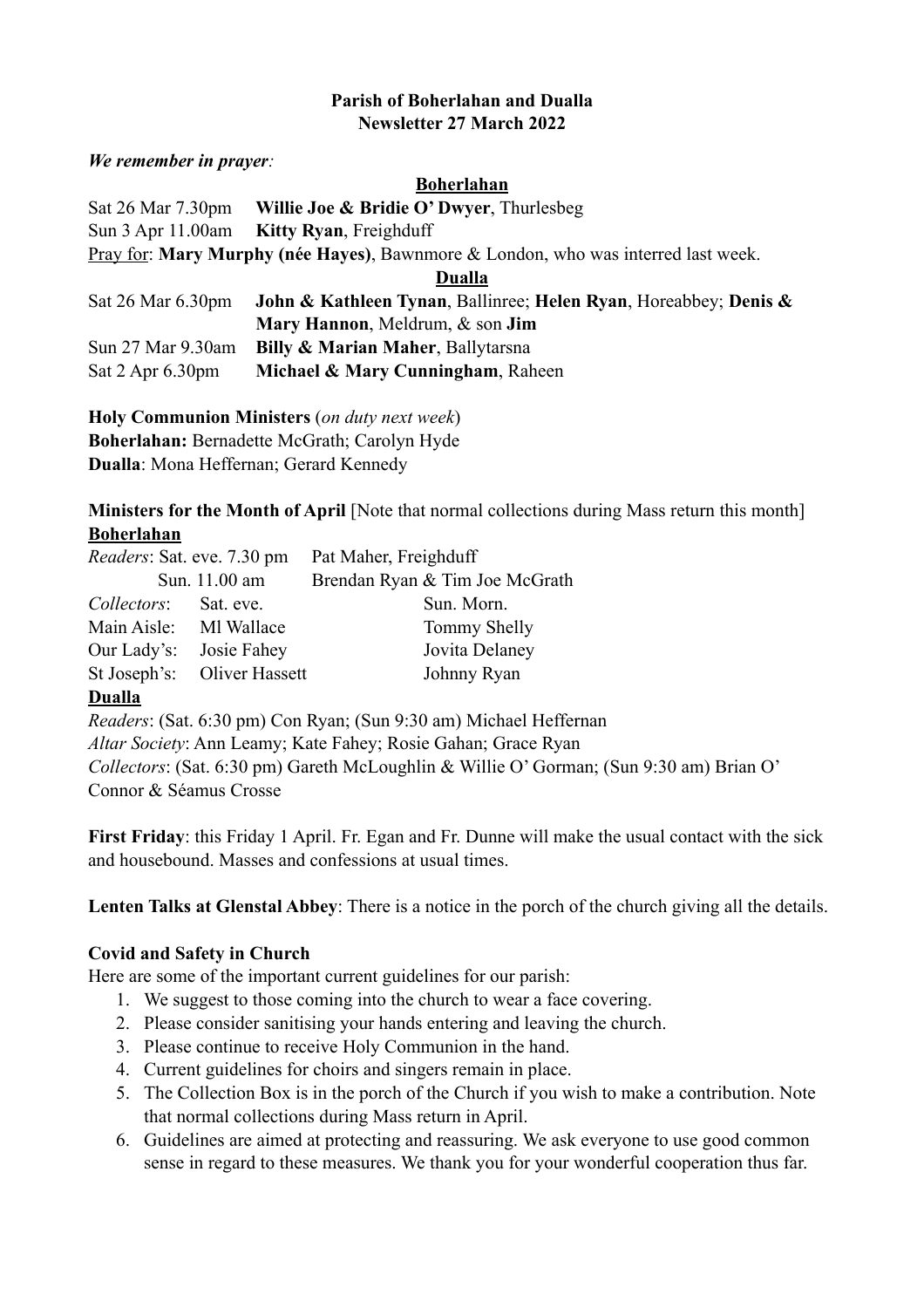**Scoil San Isadóir:** To celebrate the 50th anniversary of our school, the launch of the publication *From Nodstown to St Isidores* will take place on Sunday April 10 at 2.00pm in the parish church in Boherlahan. All are welcome to join us on this special occasion. The book will be available for purchase for  $\epsilon$ 10 on the day.

**The Parish Pastoral Team** will hold its next meeting at the Parochial House on **Wednesday evening at 8pm**. Please feel free to come along and help with organising the first parish function planned for the last week of April.

# **Prayer to St Roch (Protector against infectious diseases)**

O Blessed St Roch, Patron of the sick, look with mercy on those who suffer illness. Your power was so great when you were in this world, that by the sign of the Cross, many were healed of their diseases. Now that you are in heaven, your power is no less. Offer to God our intentions and tears and obtain for us the physical and spiritual health we seek. This we ask through Jesus Christ our Lord. Amen.

St Roch: Pray for us, that we may be relieved from all diseases of body and soul.

**Visitation of the Sick:** Hospitals and nursing homes are no longer permitted to provide a list of parishioners who are their patients or residents. This is due to the new law called General Data Protection Regulation (GDPR). If you have a family member in a hospital or nursing home, or at home, who would like a visit from a priest, please contact either priest of the parish. Your request will be very welcome.

**Special Collection for Ukraine:** The Irish Bishops have asked for a Special Collection to be taken up at Masses on the weekend of 26/27 March to support humanitarian efforts in Ukraine and especially the families and children who have had to flee their homeland in advance of the Russian invasion. The proceeds of this Special Collection will be directed to Caritas Internationalis, which is the helping hand of the Church on the ground in the Ukraine and the surrounding region. Please be as generous as you can. Thank you.

**Community Website:** This week www.boherlahandualla.ie has a great set of photos from Jim Meskell which were taken in 1987 at the launch of 'Boherlahan and Dualla: A Century of Gaelic Games' by John G. Maher and Philip F. Ryan. See your younger self and remember many no longer with us. Please send any material for the community website to editor@boherlahandualla.ie.

**Mothers' Day:** (Today Sunday 27 March) Every blessing and good wish to all mothers of the parish.

> There is but one and only one, Whose love will fail you never. One who lives from sun to sun, With constant fond endeavour. There is but one and only one On earth there is no other. In heaven a noble work was done When God gave us a Mother. - Author Unknown